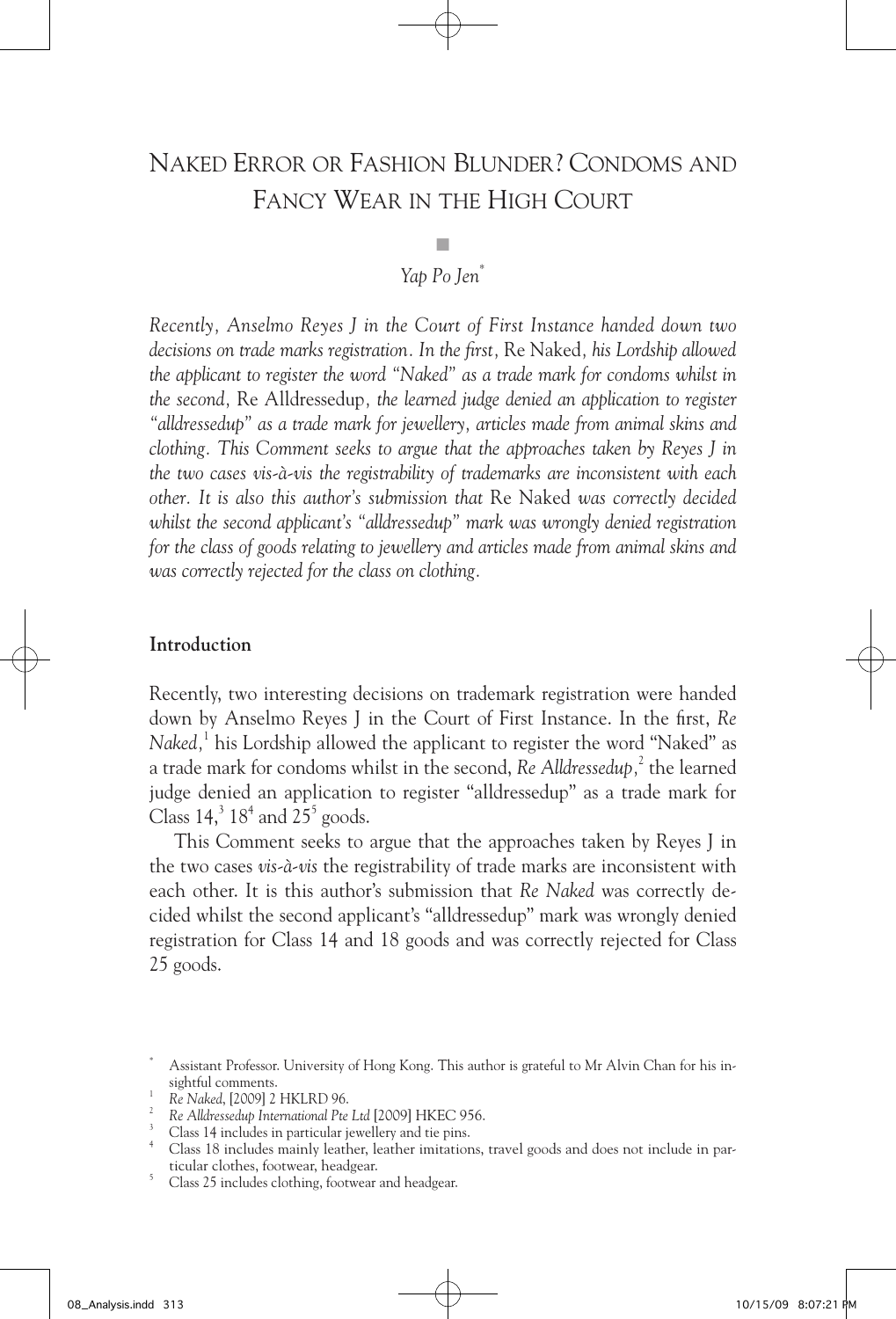#### **Facts**

In *Re Naked*, the applicant sought to register the word "Naked" as a trade mark for condoms. The Registrar of Trade Marks refused its application, holding that the word "naked" designated a characteristic of condoms and was descriptive under section  $11(1)(c)^6$  of the Trade Marks Ordinance (TMO) and thus also lacked distinctiveness under section  $11(1)(b)$ .<sup>7</sup> On appeal to the Court of First Instance, Reyes J disagreed with the Registrar's findings. The learned judge held that the word "naked" did not "directly describe a characteristic"<sup>8</sup> of condoms but "merely allude suggestively to it"<sup>9</sup> and could not be denied registration under section 11(1)(c) or (b).

On the other hand, in *Re Alldressedup*, the applicant sought to register "alldressedup" as a trade mark for jewellery, articles made from animal skins and clothing. The Registrar denied the registration pursuant to section 11(1)(b) and (c) of the TMO on the basis that the mark merely described that the applied-for goods were fancy or formal clothing or designed to match with fancy or formal clothing. This time, Reyes J agreed with the Registrar, holding that the mark was descriptive as the expression "all dressed up" "purely, simply and directly designates the purpose"<sup>10</sup> of the items of clothing within the relevant classes. His Lordship also held that the mark was devoid of any distinctive character under section  $11(1)(b)$  as it was generally descriptive of the three classes of goods in question.

#### **Analysis of the Twin Decisions**

The crux of Reyes J's conclusion on the registrability of "Naked" as a mark hinges on the court's acceptance of Advocate General (AG) Jacobs' guidelines in the *Doublemint* case on assessing whether a mark is descriptive.<sup>11</sup> In particular, the AG would make an overall assessment of a mark's registrability by examining three non-exhaustive criteria:

Section 11(1)(c) prohibits the registrability of the following: "Trade marks which consist exclusively of signs which may serve, in trade or business, to designate the kind, quality, quantity, intended purpose, value, geographical origin, time of production of goods or rendering of services,

or other characteristics of goods or services." 7 Section 11(1)(b) prohibits the registrability of "trade marks which are devoid of any distinctive character."<br>See n 1 above, p 105.

<sup>9</sup> *See* n 1 above, p 102.

<sup>10</sup> *See* n 2 above, para 25.

<sup>11</sup> *OHIM v Wrigley Jr Co ("Doublemint")* [2004] 1 WLR 1728 at 1740. Reyes J is not the only judge in Hong Kong who finds the AG's 3 part guidelines persuasive. *See* Lam J in *Guangzhou Greenenhan Bio-engineering Co v Green Power Health Products* [2005] HKEC 513, para 262.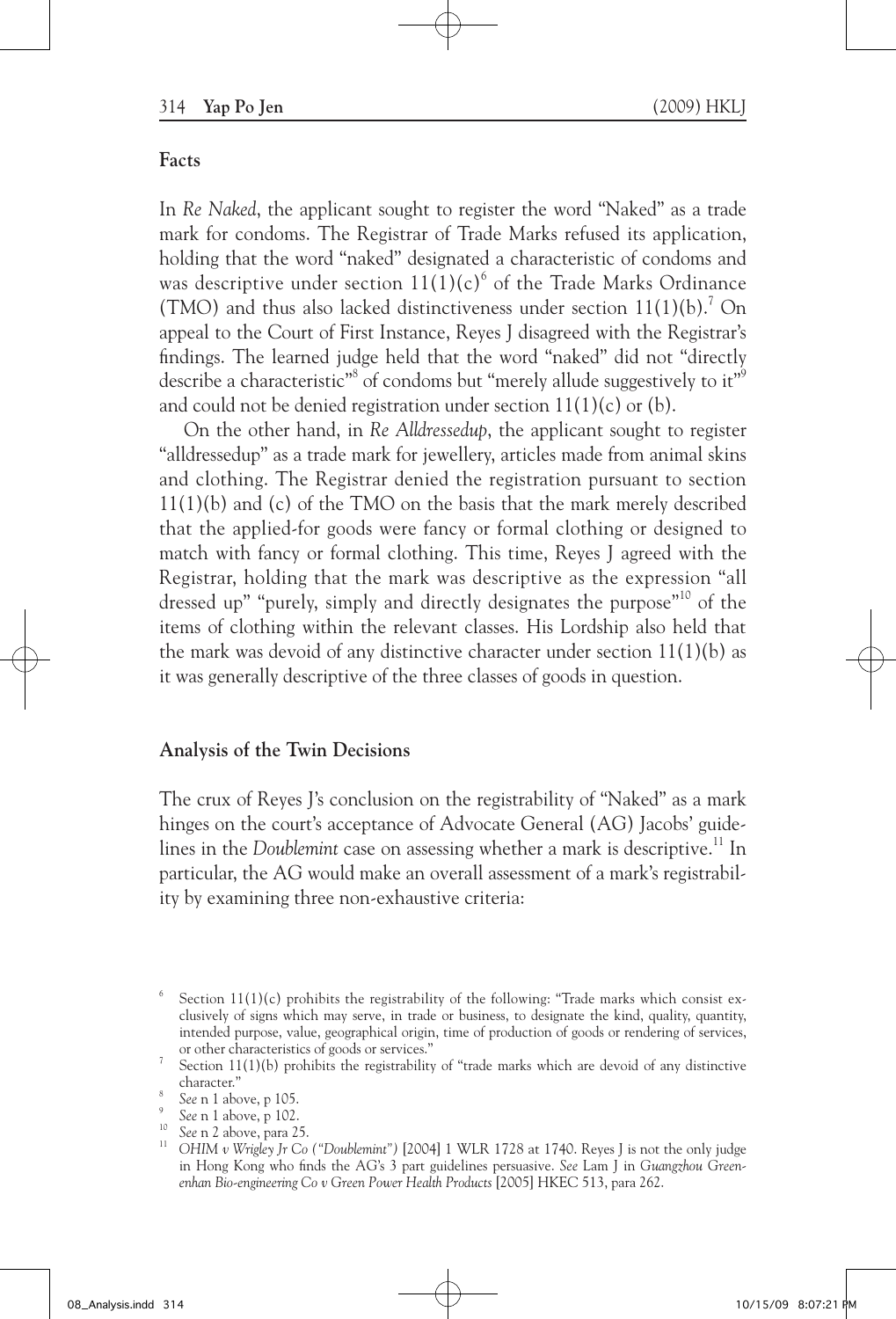- "specificity" criterion<sup>12</sup> the first criterion concerns the way in which a term relates to a product or one of its characteristics. The more factual and objective that relationship, the more likely it is that the term may be used as a designation in trade;
- "immediacy" criterion this second criterion concerns the way in which a term is perceived: how immediately is the message conveyed? The more ordinary, definite and down-to-earth a term is, the more readily a consumer will apprehend any designation of a characteristic and the more likely the term thus is not to qualify for registration as a trade mark;
- "significance of characteristic" criterion—the third criterion concerns the significance of the characteristic in relation to the product, in particular in the consumer's mind. Where the characteristic designated is essential or central to the product, or is of a particular importance in a consumer's choice, the case for refusing registration is then compelling. $^{13}$

According to his Lordship, the state of nakedness might suggest attributes which would be desirable in a condom (eg sheerness, colour, weight and comfort) but such evocations would require some recourse to subjective imagination and furthermore, the link between "nakedness" and the characteristics of a condom was not immediately discernible,<sup>14</sup> therefore the word "naked" was not descriptive of a characteristic of a condom to be deemed non-registrable.

Interestingly, these three-part guidelines were not mentioned at all by Reyes J when he decided Re Alldressedup, even though counsel on both sides addressed the applicability of the guidelines in their submissions. Perhaps his Lordship was aware that Re Naked was going on appeal and in particular his reference to AG Jacobs' guidelines would be in all likelihood challenged as misconceived, he decided to err herein on the side of caution and omit any reference to the ostensibly offensive guidelines. Instead, his Lordship rather cursorily held that the expression "all dressed up" "purely, simply and directly designates the purpose"15 of the items of clothing within the relevant classes and thus fell foul of section 11(1)(c) of the TMO. In both cases, the learned judge rightly canvassed European Court of Justice case law, which is binding on the United Kingdom, as Article 3(1) (b) and (c) of the European Trade Marks Directive, are *in pari materia* with

<sup>&</sup>lt;sup>12</sup> Bentley and Sherman, *Intellectual Property Law* (OUP: 2008), p 836.

<sup>13</sup> *See* n 1 above, pp 102–103.

<sup>&</sup>lt;sup>14</sup> See n 1 above, pp 103–104.<br><sup>15</sup> See n 2 above, pp 25

See n 2 above, para 25.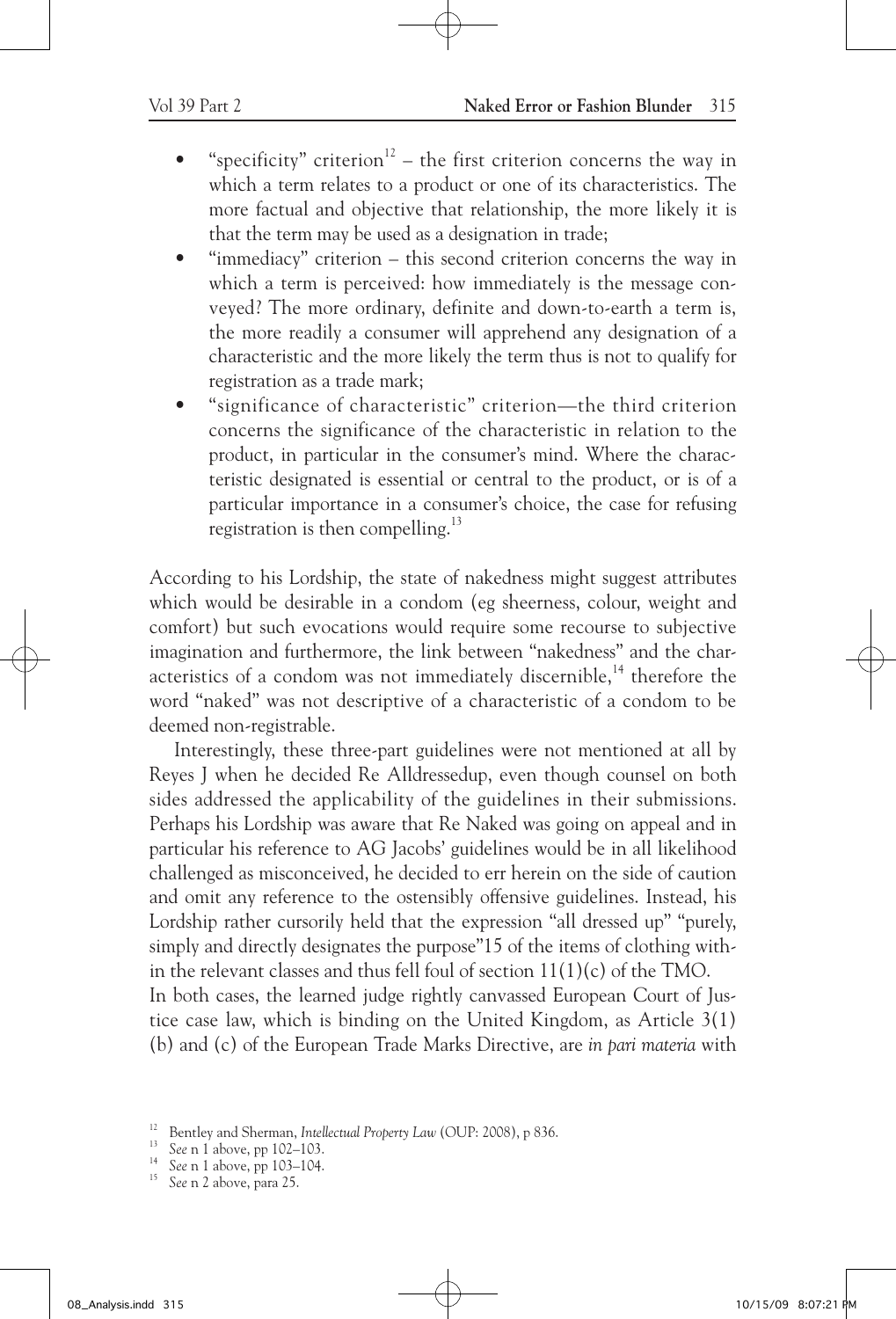section  $11(1)(b)$  and (c) of our TMO. But whilst it is true that the ECI has not expressly endorsed the AG's guidelines on descriptiveness under Article  $3(1)(c)$ , it is inaccurate to conclude that all three criteria are inconsistent with ECJ case law. Certainly, the AG's third criterion may now be legally suspect in light of the ECJ's dictum in *Koninklijke KPN Nederland NV v Benelux-Merkenbureau*<sup>16</sup> where the court had to decide whether the word "POSTKANTOOR" (Dutch for "post office") could be registered for various classes of goods and services including inter alia paper, advertising, postage stamps, advertising and transport. In particular the ECJ had held that:

"It is… irrelevant whether the characteristics of the goods or services which may be the subject of the description are commercially essential or merely ancillary. The wording of Art  $3(1)(c)$  of the Directive does not draw any distinction by reference to the characteristics which may be designated by the signs or indications of which the mark consists" (emphasis added.)<sup>17</sup>

As a matter of policy, the ECJ is certainly right on this count. After all, there is a strong public interest in allowing any undertaking to freely use any indications to describe any characteristic whatsoever of its own goods, irrespective of how significant or insignificant that characteristic may be to that class of goods.<sup>18</sup> By way of example, the term "scent-free" should not be registrable as a trade mark for sunscreen lotions, even though the essential characteristic of such a sunscreen lotion is to protect the user's skin against sunburn. Nonetheless, it is wrong to assume henceforth that the ECJ has rejected the other two criteria suggested by AG Jacobs. In particular, the ECJ in *Koninklijke* in a later passage in the same judgement held that a combination of words may not be descriptive within the meaning of Article  $3(1)(c)$ provided that it "creates *an impression which is sufficiently far removed* from that produced by the mere combination of meanings lent by the elements of which it is composed, with the result that the word is more than the sum of its parts" (emphasis added.)

Therefore, in deciding whether a term is descriptive, the court would look at how far removed or in other words how specific a term relates to a product or one of its characteristics or how immediate the message conveyed by the term is perceived by the consumers as a characteristic of the goods. The ECJ has therefore in fewer words accepted as good law the other two criteria articulated by AG Jacobs. This is also the approach taken by

<sup>[2004]</sup> ETMR 57.

<sup>17</sup> *Ibid*, para 99.

<sup>18</sup> *Ibid*, para 102.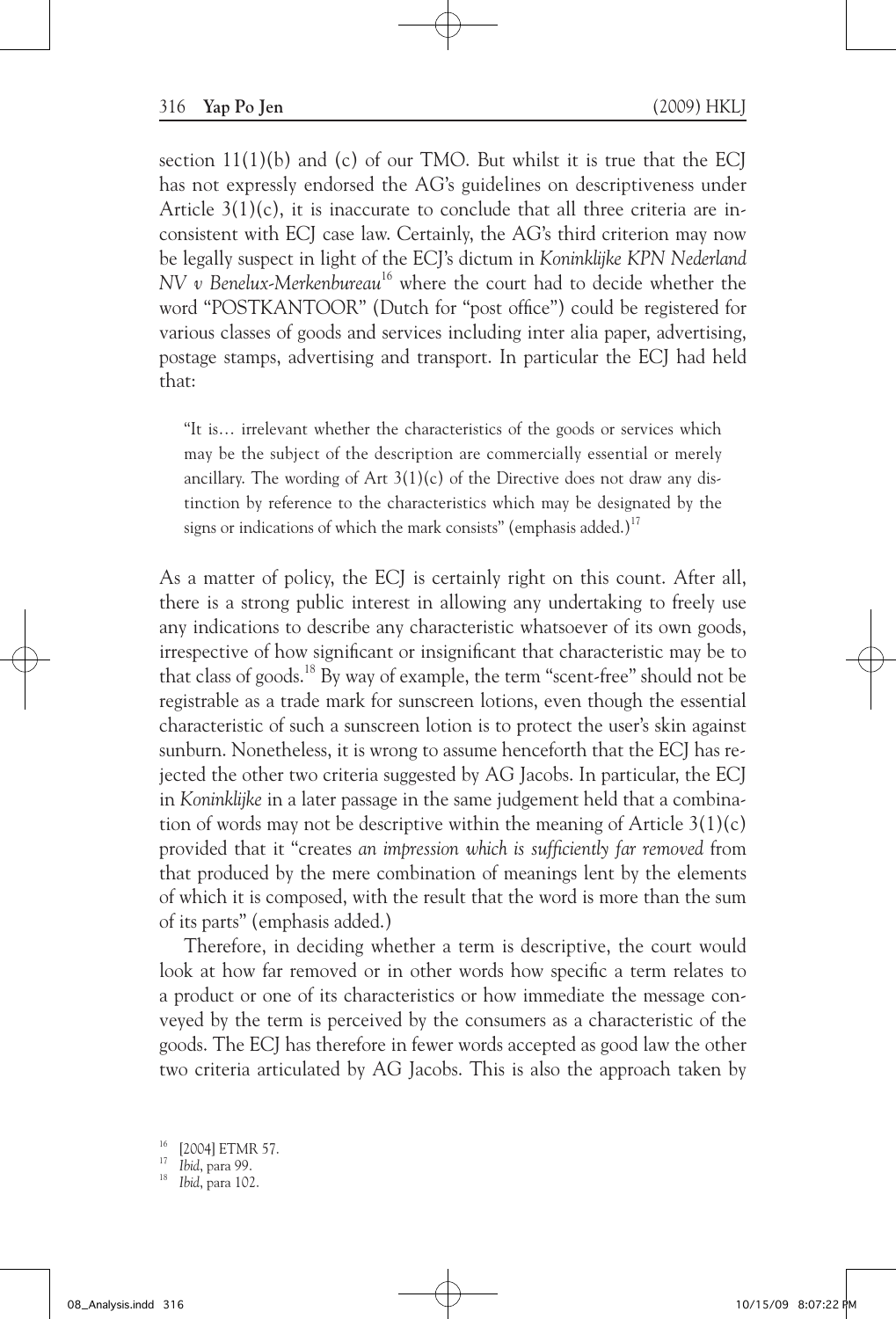the Court of First Instance of the Court of Justice of the European Communities (hereinafter CFI). In assessing whether a mark is descriptive for the purposes of registrability under the Directive, the CFI would examine whether the "relevant public would immediately and without further reflection make a definite and direct association"19 between the mark and a characteristic of the class of goods/services in question.

Once it has been established that the AG's twin criteria are consistent with the ECJ and CFI case law, we can now proceed to examine why, contrary to Reyes J's conclusion, "alldressedup" should be registrable as a trade mark for the specifications of goods in Class 14 (jewellery) and Class 18 (articles made from animal skins, bags). After all, "alldressedup" would not be used commonly in English to specifically describe a characteristic of jewellery or a bag, nor is such an association between this mark and the characteristics of jewellery, bags or other accessories direct and immediate. Whilst the expression "all dressed up" conveys the impression that one is properly attired for a *formal* occasion, one does not in usual English parlance refer to an individual's use of accessories as dressing up in jewellery or a bag! According to common English parlance, we also do not say that the intended purpose of jewellery or bags is for dressing individuals up. Instead, "alldressedup" alludes to the aura of sophistication that the wearer exudes when they, attired in formal wear, don jewellery or carry an accessory with the applicant's trademark. So whilst Reyes J is right that "alldressedup" is descriptive for Class 25 goods (clothing), so far as jewellery and articles made from animal skins are concerned, the term "alldressedup" is suggestive and not descriptive. Furthermore, as astutely observed by Yam J in *MGA Entertainment Inc v Yokon International*: 20

"The proper question to be considered when considering whether the registration of a mark is objectionable under section  $11(1)(c)$  of the Ordinance is whether it is descriptive of the goods in respect of which the mark is registered. The question is, however, not whether the mark is descriptive of that which is represented by the goods in respect of which the mark is registered" (emphasis added. $)^{21}$ 

In the abovementioned case, Yam J rightly held that whilst the mark "BRATZ" was a word play on the word "brats" which may be descriptive of children, it was clearly not descriptive of dolls or dolls accessories for which

<sup>19</sup> See *Dart Industries v OHIM*, [2003] ETMR 32, para 26. *See also Metso Paper Automation v OHIM*, (2007) ETMR 2, para 25.<br><sup>20</sup> [2006] HKEC 2256.<br><sup>21</sup> Ibid. para 31.

<sup>21</sup> *Ibid*, para 31.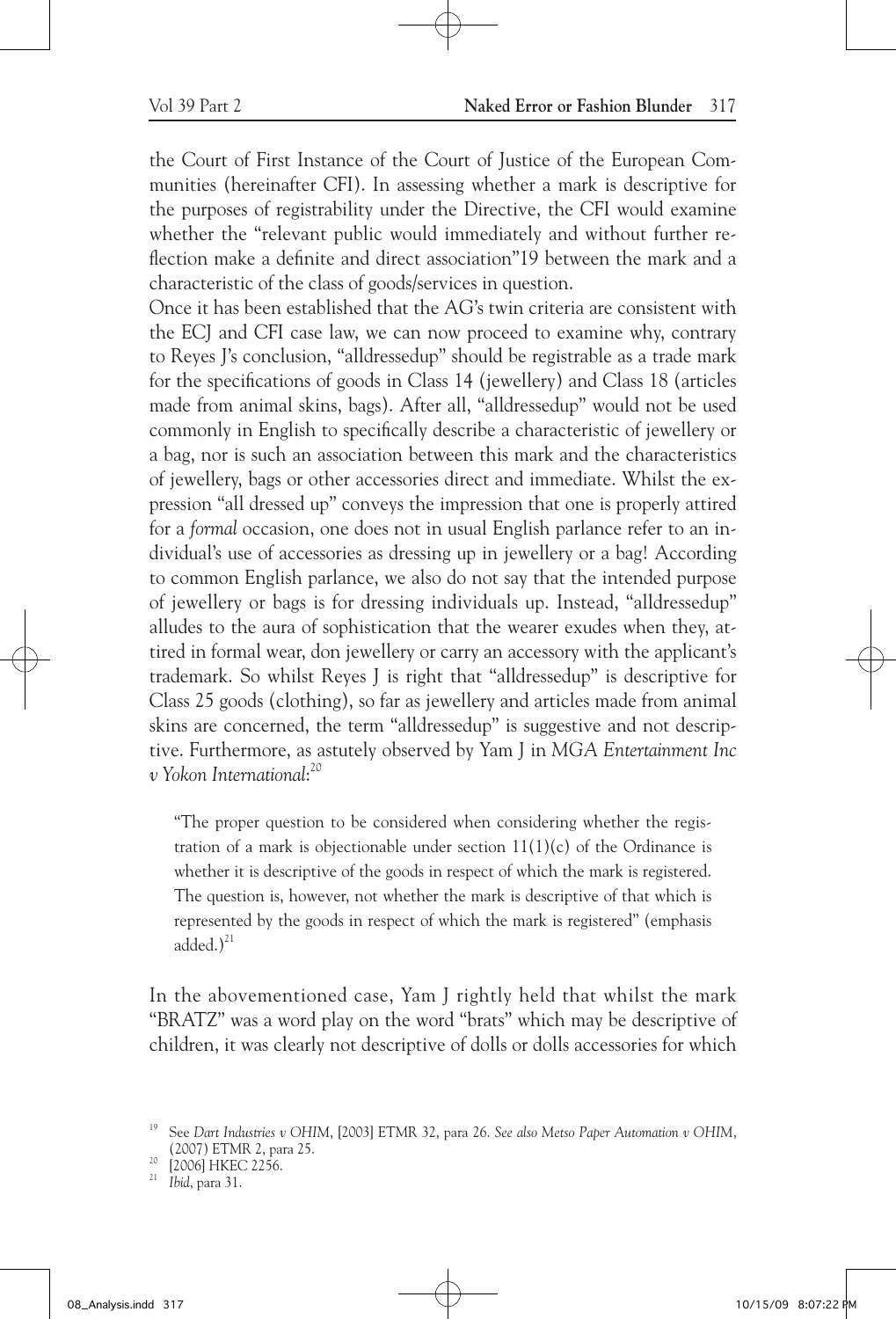a trademark was sought. Similarly, whilst "alldressedup" may be descriptive of a lady formally attired in an evening gown, whilst wearing jewellery and carrying a bag, the term does not describe any characteristic of jewellery or bags.

Furthermore, in concluding that the expression "alldressedup" "designates the purpose of the items of clothing within the relevant classes", Reyes J wrongly assumed that all three classes of goods were concurrent classifications for different types of clothing. Class 14 includes only jewellery and precious stones whilst Class 18 expressly excludes clothing!<sup>22</sup>

Certainly, the term "alldressedup" is not a lexical invention but that is not a requirement for trade mark registration under section  $11(1)(b)$  or (c). No European or English Courts have ever imposed such a requirement and neither should Hong Kong's. Combinations of words that are seemingly descriptive of the goods in question may be registrable if there is a "syntactically unusual juxtaposition $^{323}$  of these terms; but this is not a requirement if the word combination by itself is already suggestive rather than descriptive of the characteristics of the goods in question. *A fortiori*, given that Reyes J's finding on section  $11(1)(b)$  distinctiveness rested on the basis the mark was "generally descriptive of the goods (here, clothing) within the relevant classes",  $24$  his decision on section 11(1)(b) must also be overturned vis-à-vis Class 14 and 18 goods<sup>25</sup> if it goes on appeal and the appellate courts agree that he erred on section  $11(1)(c)$ .

Returning to *Re Naked*, whilst Reyes J may have erred in finding the AG Jacobs' third "significance of characteristic" criterion persuasive, in his application of that criterion, he did not actually conclude that the term "naked" alluded to a non-essential characteristic of condoms and was therefore registrable. Instead, on the facts, all his Lordship held was that the term "naked" was not only suggestive of the sheerness of a condom, but also its lightness, comfort and transparency.<sup>26</sup> As he concluded:

<sup>22</sup> *See* "Explanatory Note" to the *International Classification of Goods and Services under the Nice Agreement* (9th edn), available at http://www.wipo.int/classifications/nivilo/nice/index.htm?lang=EN# (accessed 21 September 2009).

<sup>&</sup>lt;sup>23</sup> *Procter and Gamble v OHIM* [2002] Ch. 82 at para 43. In this case, the ECJ had decided that "Baby- Dry" is registrable for babies' nappies on the basis the trade mark is a syntactically unusual juxtaposition to describe baby nappies, though one may possibly question whether the term "Baby-Dry" is exactly a lexical invention and not descriptive under Art  $3(1)(c)$  of the Directive since the intended purpose of the Baby-Dry nappies is to keep every baby dry. No lexical invention is patently obvious in the preceding statement.

<sup>&</sup>lt;sup>24</sup> See n 2 above, para 17.<br><sup>25</sup> A mark can be registrable for some classes of goods whilst having its registration refused for another category of goods if it is descriptive of the characteristics of the latter category of goods. See *DaimlerChrysler v OHIM* [2003] ETMR 87, 1050 where TELE A*IBID* was found descriptive of repair services for automobiles but not electrical and electronic devices for transferring speech

<sup>&</sup>lt;sup>26</sup> See n 1 above, para 104.